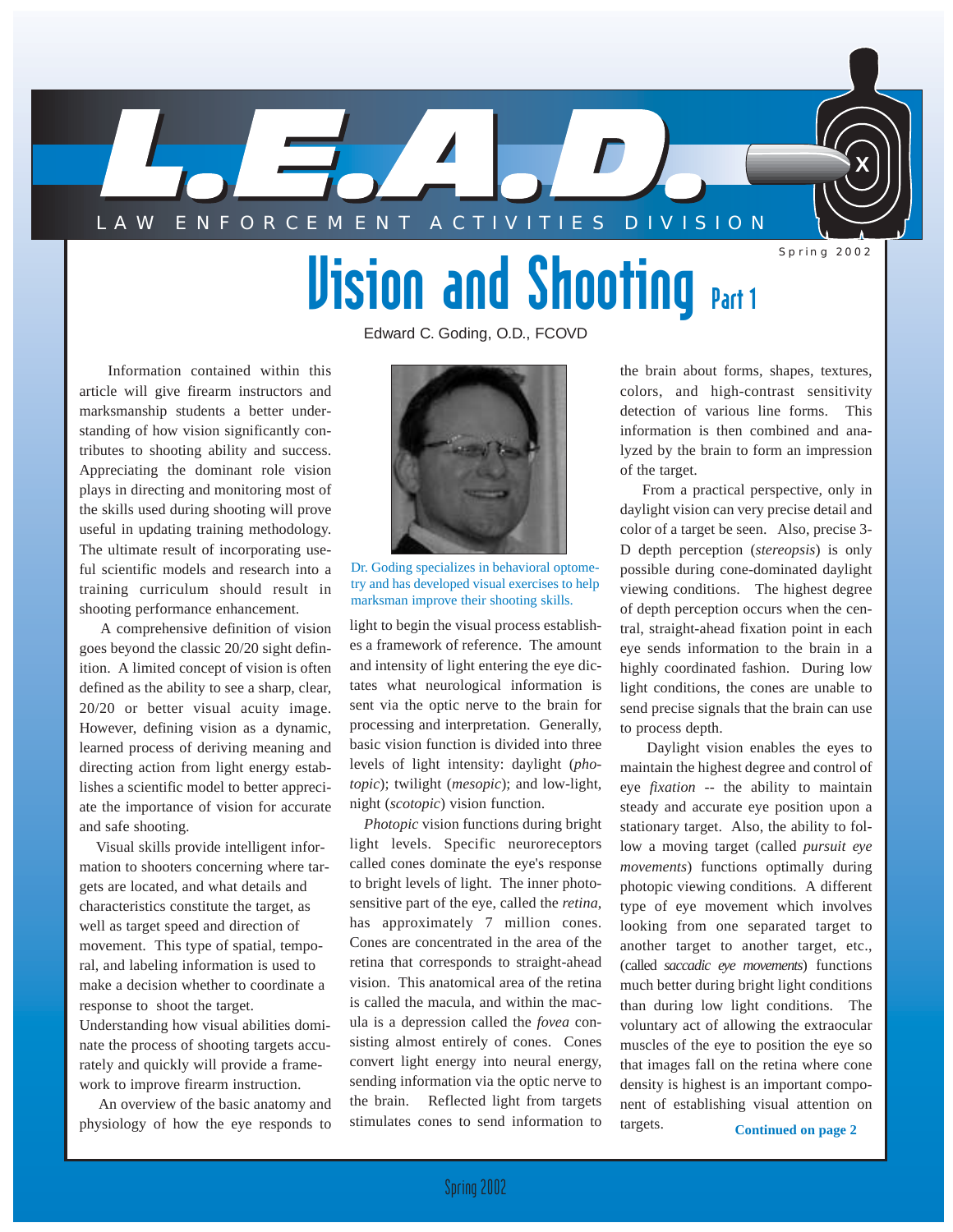The ability to maintain accurate focus (*accommodation*) on a target requires sufficient light to activate the eye focusing system. The accommodative response functions most efficiently when the target reflects sufficient light to stimulate accurate eye focus. Cones have the best ability to receive the refracted light that the lens inside the eye alters during the act of focusing clearly on a target. When light diminishes, the cone function is suppressed and the quality of the eye focusing ability declines.

Once bright light declines and darkness emerges, there is a period of light transition (seen during dusk) defined as *mesopia*. During mesopia, there is a shift from cone domination of vision

to rod domination. However, during mesopic vision, both rods and cones are partially active. The 120 million rods are located throughout the entire peripheral retina. The main functions of rods are to send visual information to the brain about movement detection, to organize spatial orientation of where targets may be located in space, and to respond to low levels of light that may be present in the environment.

During mesopia, there is a gradual loss of color perception, gradual loss of discerning target detail, gradual loss of the ability to maintain accurate eye focus upon target, contrast sensitivity losses, and a

diminishing ability to maintain accurate three-dimensional depth perception. From a practical viewpoint, mesopia is complete when color perception is eliminated. At this point, the visual system begins to function in scotopia.

When light levels fall into darkness, the human eye functions in a state of scotopia. Rod physiology does not allow for color vision nor the ability to discern detail. It is estimated that the best visual acuity during scotopia is 20/200. When you suddenly change from day vision to darkness, e.g., entering a dark room during the day, the dark adaptation of cones is complete in five minutes, while full rod adaptation takes about 30 minutes. However, rods are more sensitive than cones at the sevenminute mark. Complete dark adaptation requires about 30 minutes for the rods to reach their highest level of sensitivity while in darkness.

The ability to maintain accurate eye focus upon a target is greatly reduced during scotopic vision function. Other important visual changes that accompany scotopic vision include increased awareness of peripheral light and movement, increased pupil size resulting in less depth of field, reduction in contrast sensitivity, loss of texture perspective, altered target search strategies, and increased variability of eye focus control. It follows that detection of the fine details of an object of attention is greatly reduced. Unless there is added light source directed at a target, the human visual system is unable to judge accurately various target characteristics such as size, shape, contour, texture, and color.

Above and beyond the basic visual functions that are operational at various lighting conditions, there are specific visual changes that occur when a shooter is threatened by a dangerous situation. The *Body Alarm Reaction* (*BAR*) is the body's response to an unexpected and sudden change in the environment, most commonly initiated during the early stages of a lifethreatening attack.

The BAR is often associated with combat or violent encounters. The most immediate visual change in response to the BAR is that the eye focusing system (*accommodation*) loses its ability to maintain clear focus on targets at close distances.

*It is not possible during the first few seconds after entering into the BAR to clearly focus upon the front sights of a gun.* A

> shooter's visual focusing and attention is drawn to focus toward far distant viewing.

This focusing change toward far distant focus is a direct result of the change from *parasympathetic* nervous system control to *sympathetic* nervous system control. This shift in the *autonomic nervous system* balance is responsible for changing how the crystalline lens inside the eye changes its shape and optical power.

During the immediate stages of the BAR, the lens becomes less convex in shape, and this change results in an optical shift of focus resulting in clear focus

only while viewing distant targets.

The *autonomic nervous system* has two major branches: *sympathetic* and *parasympathetic*. Generally speaking, the sympathetic nervous system prepares the body for direct action and confrontation by increasing heart pulse rate and bringing blood supply to large muscle groups. Also, eye pupil diameter increases, and the *ciliary muscle* relaxes, forcing a shooter to focus the eyes at far distances, perhaps to be behaviorally better prepared for a perceived oncoming threat. There is a slight bulging of the eyes associated with sympathetic nervous system dominance.

The *parasympathetic* nervous system allows you to maintain a more relaxed, balanced state of readiness by slowing an accelerated heart rate, decreasing pupil size, and allowing the eye's accommodative system to focus at increasingly close distances of up to inches from your eyes. The parasympathetic nervous system aims to bring neural physiology back to a state of balance or relative homeostasis.

When the BAR is activated, along with the neural changes there are hormonal and other biochemical channels activated concurrently by a part of the brain called the *hypothalamus*. These chemical mediators are useful in helping maintain the influence of the autonomic nervous system response by either encouraging the body to stay in *high alert*, or by reversing this high intensity response to strong stimuli and resuming a more normal relaxed controlled state of neural balance. However, during the early stages of the BAR, adrenaline is released in the body to further enhance the excitatory component of the BAR.

**Look for part 2 in the Summer 2002 L.E.A.D.**



Unlike practice situations (above) stress situations encountered by police officers may briefly inhibit the eye focusing system.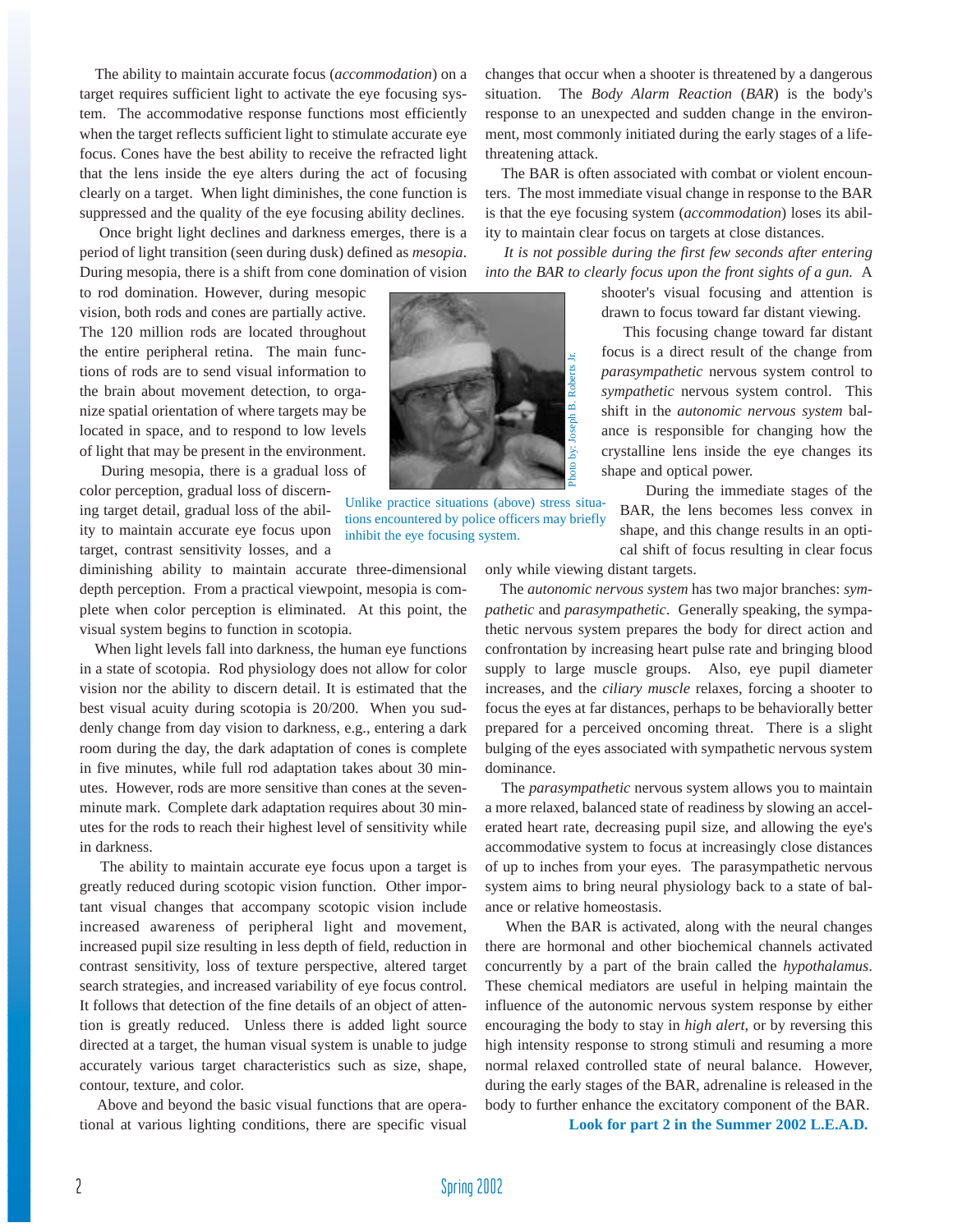

#### **NRA-Hosted Law Enforcement Tuition-Free Schools E-Mail Address: LEAD@nrahq.org**

**Web site:** *http//www.nrahq.org/law* 



The NRA's Law Enforcement Activities Division (LEAD), in conjunction with Benelli U.S.A., Beretta U.S.A., Colt, Gunsite Academy, Heckler & Koch, O.F. Mossberg & Sons, Remington Arms Inc., SIGARMS Inc., Sturm, Ruger & Co., Smith & Wesson Academy, Blackwater Training Center, InSights Training Center, SureFire Institute, and Special Tactical Services will host the following complimentary armorer/ shooting schools and seminars for the year 2002.

These schools will be held at the NRA Headquarters in Fairfax, Virginia, or at the Fairfax County Police Firearms Training Facility in Chantilly, Virginia. Class sizes are limited and, of course, are **tuition-free**. Participants will be responsible for all other expenses.

| Dates                 | Manufacturer /<br>Company        | Subject                                                                          | Location    | Entry<br>Deadline |
|-----------------------|----------------------------------|----------------------------------------------------------------------------------|-------------|-------------------|
| April 24              | Smith & Wesson                   | SW99/Walther P99 Pistol Armorer                                                  | Fairfax, VA | March 8           |
| May 20-24             | Ruger                            | GP100 Revolver/ Mini-14 &<br>Police Carbine Armorer                              | Fairfax, VA | April 12          |
| June 18               | Glock                            | <b>Basic Pistol Armorer</b>                                                      | Fairfax, VA | May 3             |
| July 15-17            | <b>SIGARMS</b>                   | Pistol Armorer/Tactical Shooting                                                 | Fairfax, VA | May 31            |
| July 22-26            | Blackwater Training Ctr.         | Tactical Pistol/Shotgun                                                          | Fairfax, VA | June 7            |
| July 30-31            | Benelli                          | S-90 Shotgun Armorer                                                             | Fairfax, VA | June 14           |
| August 12-16          | SureFire Institute               | Officer Survival in Low Light<br>Instructor                                      | Fairfax, VA | June 28           |
| August 26-30          | Beretta                          | 92/96/1201 Shotgun Armorer/<br><b>Tactical Shooting</b>                          | Fairfax, VA | July 12           |
| September 9-13        | <b>Special Tactical Services</b> | Tactical Pistol/ Urban Carbine                                                   | Fairfax, VA | August 2          |
| September 16-20       | Gunsite Academy                  | 250 Police Defensive Pistol                                                      | Fairfax, VA | September 21      |
| September 30 - Oct. 4 | Colt                             | M16/AR15/1911 Series Pistol Armorer                                              | Fairfax, VA | August 16         |
| October 21-23         | <b>InSights Training Center</b>  | <b>Intensive Handgun Skills</b>                                                  | Fairfax, VA | September 6       |
| November 5            | Mossberg                         | 500/590 Shotgun Armorer                                                          | Fairfax, VA | September 20      |
| November 11-15        | Heckler & Koch                   | UMP Subgun/G-36 Rifle USP<br>USP Pistol/Fabarm FP6 & Tactical<br>Shotgun Armorer | Fairfax, VA | September 27      |

These courses, seminars, and training schools are being donated by each of these companies as a way of showing appreciation for our law enforcement officers. Some of these events cost upwards of \$1,000. If you are selected to attend a class, and circumstances occur which prevent your attendance, please notify us as soon as possible so that we can make that slot available to someone else.

There are no official entry forms for this training. Participants will be selected by random drawing. You may register online at *www.nrahq.org/law*, or mail us a 3" x 5" card with your name, rank, assignment, agency name, agency address, telephone number, e-mail address, and a phone number where your law enforcement status can be verified. You must indicate on this card the school in which you are interested. Separate entries are required for each school, but you may mail all entries together in one envelope. **Only one entry per person per school will be accepted**. Mail all cards to: NRA Law Enforcement Activities Division, 11250 Waples Mill Road, Fairfax, Virginia 22030-9400, Attn: **Dave Gledhill**.

The drawing for each school will take place after the entry deadline, and winners will be notified by phone and/or mail. **Please note that NRA membership is** *not* **a requirement for participation in any of these schools**. If you have questions, please call the Law Enforcement Activities Division at (703) 267-1640.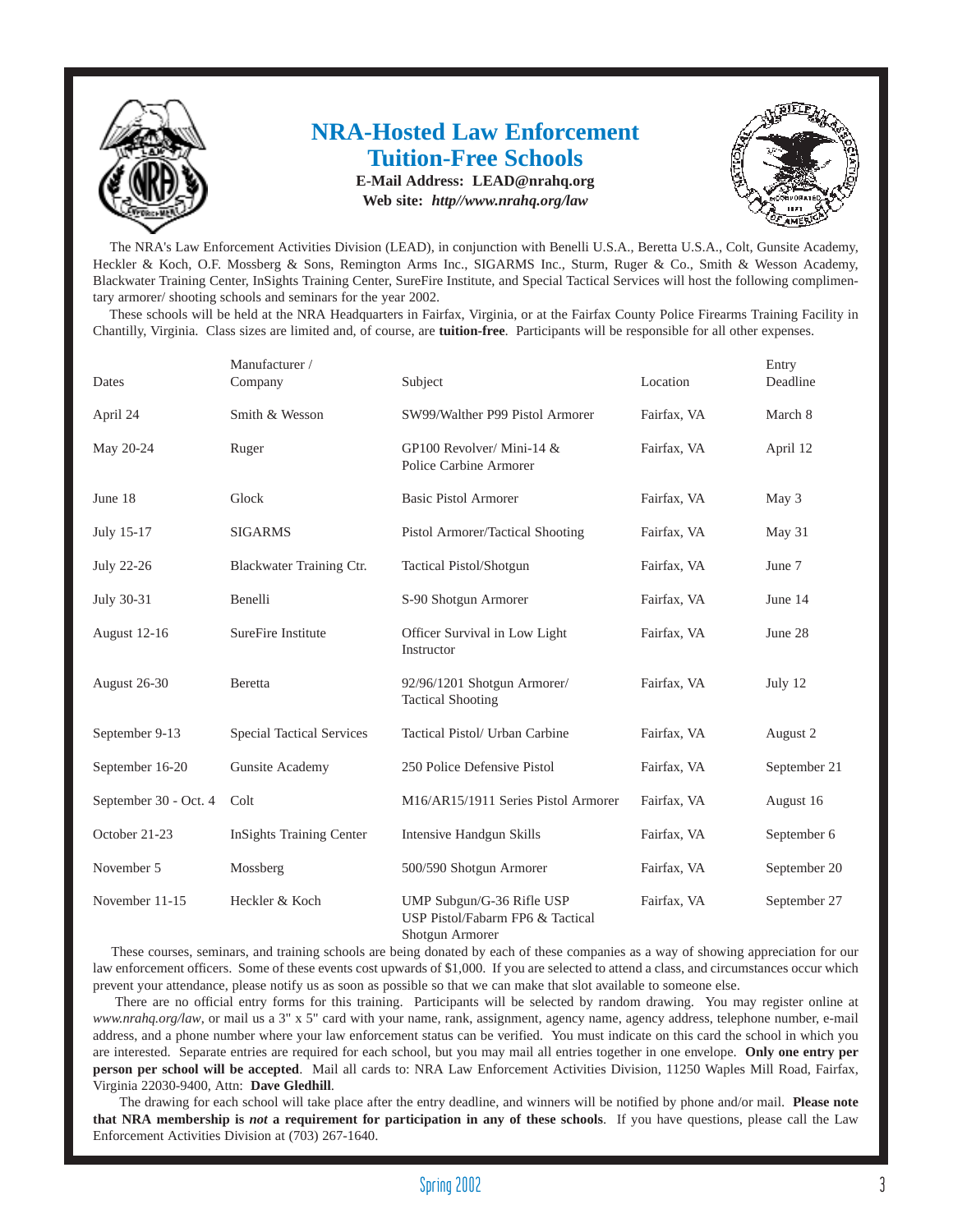# Learning and Using the Proper Combat Grip

Fortunately, the vast majority of police officers in this country will never be thrust into a set of circumstances which will require a deadly force response to neutralize a dangerous situation. However, a small percentage of the law enforcement population will have that experience during their career. Since there is no way to predict who will or will not, the total group must possess the tools, tactics, and techniques needed to safely satisfy the requirements of that encounter.

For the most part, this threatening event will likely be a surprise to the defending officer, prompting a trained response to ensure survival. This amazement will be severely more shocking for some than others. Those lawmen applying the proper mindset to their duties will enjoy an additional element of lead-time to enable them to counter the assault. Those mentally occupied elsewhere will recognize the threat a bit later, and be additionally rushed and pressured to rise to the occasion.

After threat recognition has occurred, one of the initial responses is for the defending officer to acquire his or her authorized weapon. That tool will most likely be a handgun that is carried in a holster and attached to a belt surrounding the waist area, pre-positioned for extraction upon demand. *This physical skill of extraction can be viewed as the most important step of the weapon presentation prior to a shot being fired in defense of life.*

Breaking down the presentation into components, one may discover that the grip stage of extraction significantly influences the success or defeat of this life-saving exercise. Therefore, the grip must be done not only swiftly, but also correctly.

Initially, the practitioner may consider the attainment of the combat grip a no-brainer that merely requires the strong hand to grasp the stock of the handgun and have the support hand follow suit. To those in the know, this physical skill is more involved and is laced with a few idiosyncrasies that will support either success or failure.

In a perfect world, the *strong hand* will respond directly to the pistol, and the high end of the stock of the pistol will be placed in the center of the *V* of the skinned web that connects the index finger and the thumb. With the center of the *V* as a starting point, the alignment of the

#### Kenneth Vogel, M.S.

pistol must now take place. The front sight, rear sight, webbed *V* area, wrist, forearm, and elbow must all join in a straight line. The hand must be located as high up on the backstrap of the firearm as possible without interfering with the mechanical operation of the hammer, slide, or both.

Once hand placement has been accomplished, pressure in the form of a grasp is now performed to provide ownership and control. The solid grasp and mating of the strong hand to the pistol is a mandatory foundation and precursor to obtaining the two-handed combat grip. Once the strong grip is acquired and the pistol and person parts aligned, extraction from the holster may take place. Any attempt to remove the sidearm from the holster prior to satisfying a proper combat grip will result in presentation disaster.

Once the strong hand is in place and the handgun extracted from the holster, the support hand now participates in this grip endeavor. The support hand is placed so that the top of the index finger of that hand is in contact with the bottom of the trigger guard where the intersection of the bottom of the trigger guard and the middle finger of the strong hand resides. The support fingers now naturally wrap around the strong fingers and find a comfortable position inbetween the digits of the strong hand.

The meaty portion of both palms is affirmatively pressed into the stock of the pistol so that maximum contact is maintained. The pistol is now totally immobilized from unwanted shift or movement, and the officer has total control.

The only finger that is independent of this pressure system is the trigger finger. That digit is placed on the trigger only after a decision to shoot has been reached, and in a fashion that has the trigger located between the fingertip and the crease of the first joint. The other surfaces of the trigger finger must be free and clear of contact with the handgun in order to avoid interference with either the slide or the cylinder.

Often times, many students are confused as to how much squeeze they should place into the grip once it is established. This lack of knowledge results in students producing either too much pressure (which results in early fatigue and tremor) or too little pressure (which results in a loose grasp), both errors ultimately resulting in a lack of control in the firing mode. For

the most part, *the strength of the grip should be firm, similar to the pressure one might apply while grasping a hammer to strike a nail.*

Officers who are alert and aware of their tactical surroundings will key in on subtle events and signals. This mental warning system will then prompt the sidearm to be extracted from the holster in preparation for a calculated armed encounter. Since this presentation is performed as a result of an *anticipated* recognized need early in the encounter, the stress level will be lower than that of a draw performed to solve a full-throttle emergency.

Under the circumstances of early recognition, more time can be taken to insure an ideal grip. The more time that one can devote to the grip process, the more the likelihood of an ideal draw.

Less-than-desirable draws in reaction to an emergent set of circumstances usually allow very little time to satisfy the critical requirement of obtaining a proper grip. When rushed and stressed, the grip results are often less than preferred, and a destitute presentation will most likely follow. The major causation between an excellent grip vs. a poor grip is the time available to the officer in which to acquire the proper purchase on the pistol.

However, regardless of the time available, a *proper grip is absolutely necessary*. We must strive to come as close to perfect as possible under any and all conditions. As firearm instructors, it is important for us to recognize that range work should reflect a considerable amount of time acquiring the combat grip while the pistol is in the holster because that is the reality of street duty.

Essentially, the shooting grip and the holster grip are the same, and, as such, should be considered only as *the combat grip*. Certain failure will result by obtaining what one may accept as a holster grip, and then with rushed effort attempting to upgrade to a desirable shooting grip during the midst of a presentation to address a deadly threat.

In essence, if the deadly force response does not begin with a solid combat grip at the onset, downfall is on the horizon. The proper combat grip provides for control which in turn allows for marksmanship. Since the purpose of shooting is hitting, the element of marksmanship then places the required hits in the desired loca-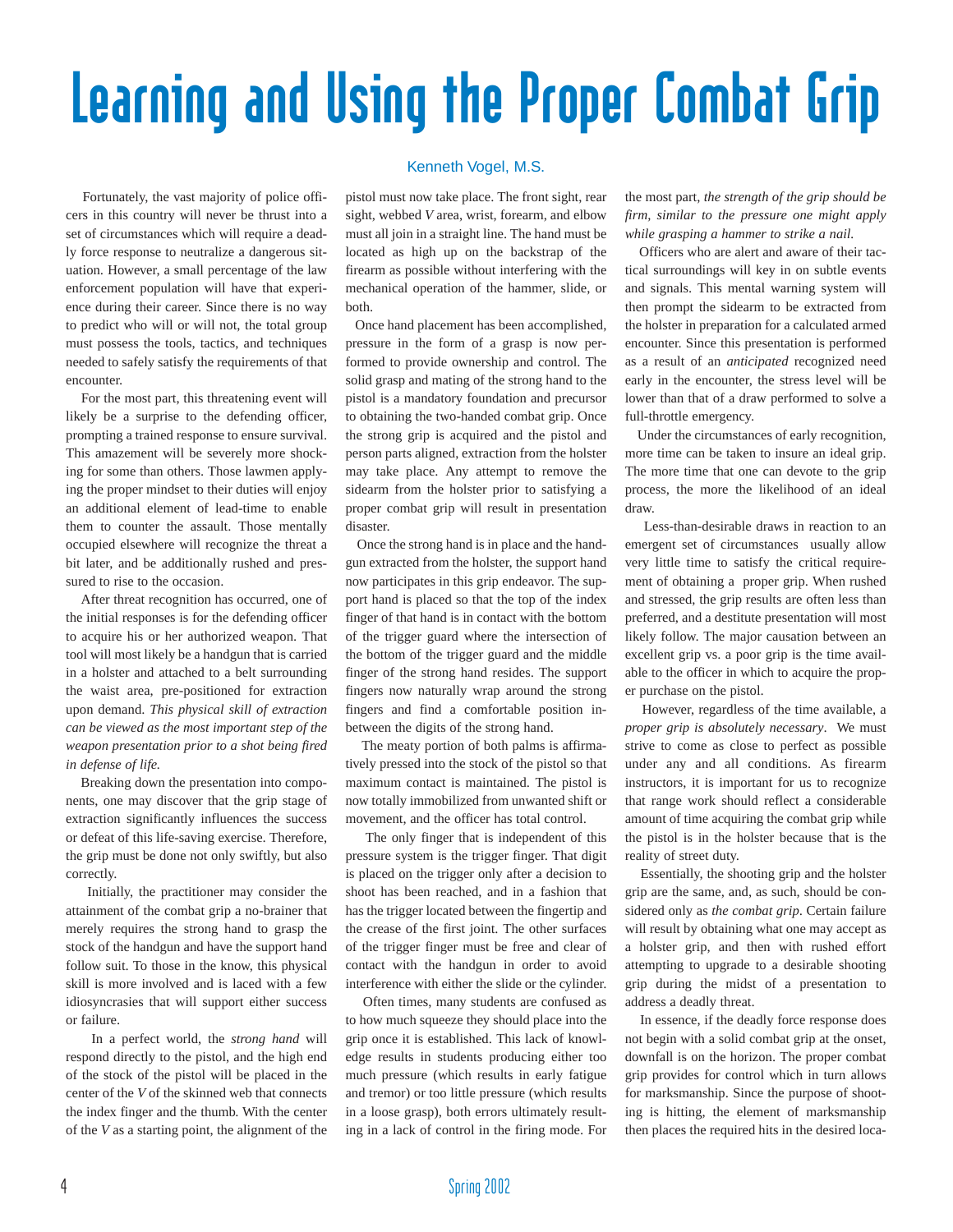tions to neutralize the threat. It is a logical sequence that produces success at a moment in time in which failure is not an acceptable option.

ABOUT THE AUTHOR: *Kenneth Vogel is a retired captain (with 30 years of service) from a municipal police agency where he was the commanding officer of a regional SWAT team and a Police Training Bureau. He holds a Bachelors Degree in Criminal Justice and a Masters Degree* *in Administration. During his career, he has successfully attended and completed over 50 Use of Force training schools presented by federal, state, and county police agencies, as well as by the private training sector. He was appointed as an Adjunct Instructor to L.E.A.D. in January 2000.*

## LAW ENFORCEMENT ENDOWMENT RECEIVES \$25,000 GRANT

The NRA Foundation's Law Enforcement Endowment received a generous \$25,000 grant from the Sayler-Hawkins Foundation, bringing this relatively new endowment to \$137,500.

"We are working very hard to bring the Law Enforcement Endowment to the \$500,000 level, a minimum required by board policy in order for it to begin funding programs," stated Allan D. Cors, NRA Foundation President. "We are most grateful to the Sayler-Hawkins Foundation for their leadership gift to this most important endowment."

The Law Enforcement Endowment is a permanent fund (or savings account) that is designed to produce annual investment income. Gifts received for the permanent fund are never touched -- only a portion of the fund's interest is used to support NRA's law enforcement programs. The balance is then reinvested to ensure the fund's growth, thus providing a growing source of income in perpetuity.

"The NRA has provided vital training to the nation's law enforcement agencies since the early 1900s," stated Craig D. Sandler, NRA's Executive Director of General Operations and former Nashua (New Hampshire) Chief of Police. "In 2001," Sandler continued, "the ranks of trained NRA Certified Law Enforcement Instructors rose to 11,700 – representing a 22% increase over 2000 figures. Endowing these programs permanently ensures their future operational stability and growth."

Individuals interested in contributing to the endowment through a taxdeductible current gift or estate bequest should contact Jaimee Partridge, of the NRA Foundation at 800-423-6894..

## 2002 NPSC - Schedule of Events

The 2002 NRA National Police Shooting Championships are scheduled for September 23-27 and will be fired in Jackson, Mississippi. Please take note of our new shooting schedule and schedule of events. For additional information please contact Patty Zollman at (703) 267-1632 or email at *pzollman@nrahq.org*.

- \* **Awards:** Over \$200,000 worth of prizes including over 100 firearms will be awarded. Recognition is given at all levels of expertise.
- New Headquarter Hotel: We are delighted to announce that we will now be based out of the Clarion Hotel. Be sure to reference the "NPSC" when making hotel reservations. Call now to confirm your room at (601) 969-2141.
- \* **Industry Sponsored Side Events:** The following firearm manufacturer's will be hosting side events: FNH USA, Glock and SIGARMS.
- \* **Civilian Event:** The Annie Oakley/Kit Carson Match will be fired this year. This match is NOT a professional competition. Professional shooters or those with a classification of expert or higher in **any** shooting discipline WILL be disqualified.
- \* **New Shooting Schedule:**

| Saturday, Sept. 21:  | The Pistol Warm-Up (Practice Day) has been moved FROM Sunday TO Saturday                                                                                 |
|----------------------|----------------------------------------------------------------------------------------------------------------------------------------------------------|
| Sunday, Sept. 22:    | A Registered Tournament will be conducted to include two 60-round courses of fire (open revolver & open<br>semi-auto) and SIGARMS will host a side event |
| Monday, Sept. 23:    | Revolver 1500 - Shotgun Match - FNH USA side event - Armor Holdings/Safariland dinner                                                                    |
| Tuesday, Sept. 24:   | Revolver Dist. - Shotgun Match - Service Revolver Match - Off-Duty Revolver Match - Annie & Kit Match<br>(dinner TBD)                                    |
| Wednesday, Sept. 25: | Semi-Auto 1500 - Shotgun Match - Glock side event - NRA dinner                                                                                           |
| Thursday, Sept. 26:  | Semi-Auto Dist. - Stock Semi-Auto Match - X-Team Challenge - Shotgun Match - Jackson Police<br>Department Fish Fry                                       |
| Friday, Sept. 27:    | Revolver and Semi-Auto Team Matches - Shotgun Match - World Team Matches                                                                                 |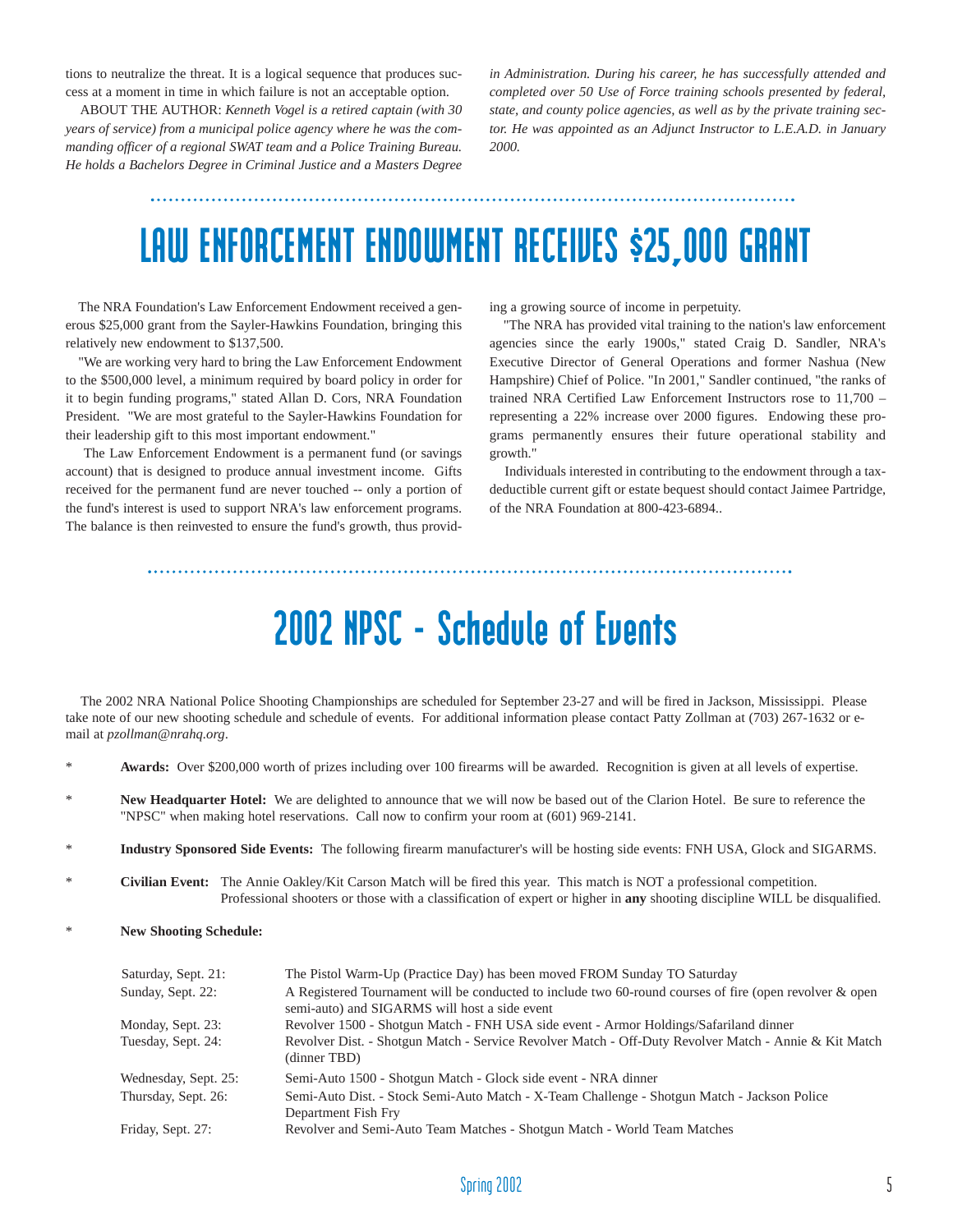

#### **2002 NRA Law Enforcement Instructor Development Schools**

**E-Mail Address: LEAD@nrahq.org Web site: http//www.nrahq.org/law** 



**School tuition - \$450.00** 

#### **HANDGUN / SHOTGUN INSTRUCTOR**

| Apr. 15-19      | Las Vegas, NV        |
|-----------------|----------------------|
| Apr. 15-19      | Dallas/Ft. Worth, TX |
| Apr. 15-19      | Fredericksburg, VA   |
| Apr. 22-26      | Pearl, MS            |
| May 6-10        | Lebanon, PA          |
| May 20-24       | Trinidad, CO         |
| June $3-7$      | Allentown, PA        |
| June 17-21      | Russellville, KY     |
| July 8-12       | E. Brunswick, NJ     |
| July 22-26      | El Dorado, KS        |
| Aug. 5-9        | Trinidad, CO         |
| Aug. 19-23      | Vancouver, WA        |
| Sept. 9-13      | Boise, ID            |
| Sept. 30-Oct. 4 | Fredericksburg, VA   |
| Sept. 30-Oct.4  | Las Vegas, NV        |
| Oct. 14-18      | Evansville, IN       |
| Oct. 21-25      | Baton Rouge, LA      |
| Oct. 21-25      | St. Charles, MO      |
| Nov. 4-8        | Pearl, MS            |
| Nov. 18-22      | Pittsburgh, PA       |
|                 |                      |

#### **TACTICAL HANDGUN INSTRUCTOR**

| Apr. 8-12     | Kingman, AZ        |
|---------------|--------------------|
| Apr. 8-12     | Bonners Ferry, ID  |
| Apr. 15-19    | Castle Rock, CO    |
| Apr. 22-26    | Fredericksburg, VA |
| May 13-17     | Sandusky, MI       |
| May 13-17     | Ontario, CA        |
| June 10-14    | Allentown, PA      |
| July 15-19    | Vancouver, WA      |
| July 15-19    | E. Brunswick, NJ   |
| July 15-19    | Lebanon, PA        |
| Aug. 5-9      | Burbank, CA        |
| Aug. 12-16    | Rochester, MN      |
| Sep.30-Oct. 4 | Pearl, MS          |
| Sep.30-Oct. 4 | Las Vegas, NV      |
| Oct. 7-11     | Fredericksburg, VA |
| Oct. 21-25    | Las Vegas, NV      |
| Nov. 4-8      | Phoenix, AZ        |
|               |                    |

| Apr. 8-12  | Phoenix, AZ     |
|------------|-----------------|
| June $3-7$ | Castle Rock, CO |

#### **TACTICAL SHOTGUN INSTRUCTOR**

**HANDGUN INSTRUCTOR** 

| Apr. 15-19 | Phoenix, AZ     |
|------------|-----------------|
| May 6-10   | Selma, AL       |
| May 20-24  | Ontario, CA     |
| May 20-24  | Ventura, CA     |
| June 10-14 | Castle Rock, CO |
| Sept. 9-13 | Lebanon, PA     |
| Nov. 18-22 | Panama City, FL |

#### **PATROL RIFLE INSTRUCTOR**

| Apr. 22-26     | Dallas/Ft. Worth, TX   |
|----------------|------------------------|
| May 27-31      | Tupelo, MS             |
| June $3-7$     | Pearl, MS              |
| July 8-12      | Fredericksburg, VA     |
| July 22-26     | Keene, NH              |
| Aug. 5-9       | Castle Rock, CO        |
| Sept. 16-20    | Kennedy Space Ctr., FL |
| Sept. 23-27    | Kingman, AZ            |
| Oct. 7-11      | Lebanon, PA            |
| Oct. 28-Nov. 1 | Las Vegas, NV          |

#### **PRECISION RIFLE INSTRUCTOR (SCOPED)**

| Apr. 8-12   | Pearl, MS              |
|-------------|------------------------|
| May 6-10    | Connersville, IN       |
| July 15-19  | Fredericksburg, VA     |
| Aug. 12-16  | Castle Rock, CO        |
| Sept. 23-27 | Kennedy Space Ctr., FL |
| Nov. 18-22  | Las Vegas, NV          |

#### **SELECT-FIRE INSTRUCTOR**

| May 6-10   | Castle Rock, CO  |
|------------|------------------|
| Oct. 21-25 | Phoenix, AZ      |
| Dec. 9-13  | E. Brunswick, NJ |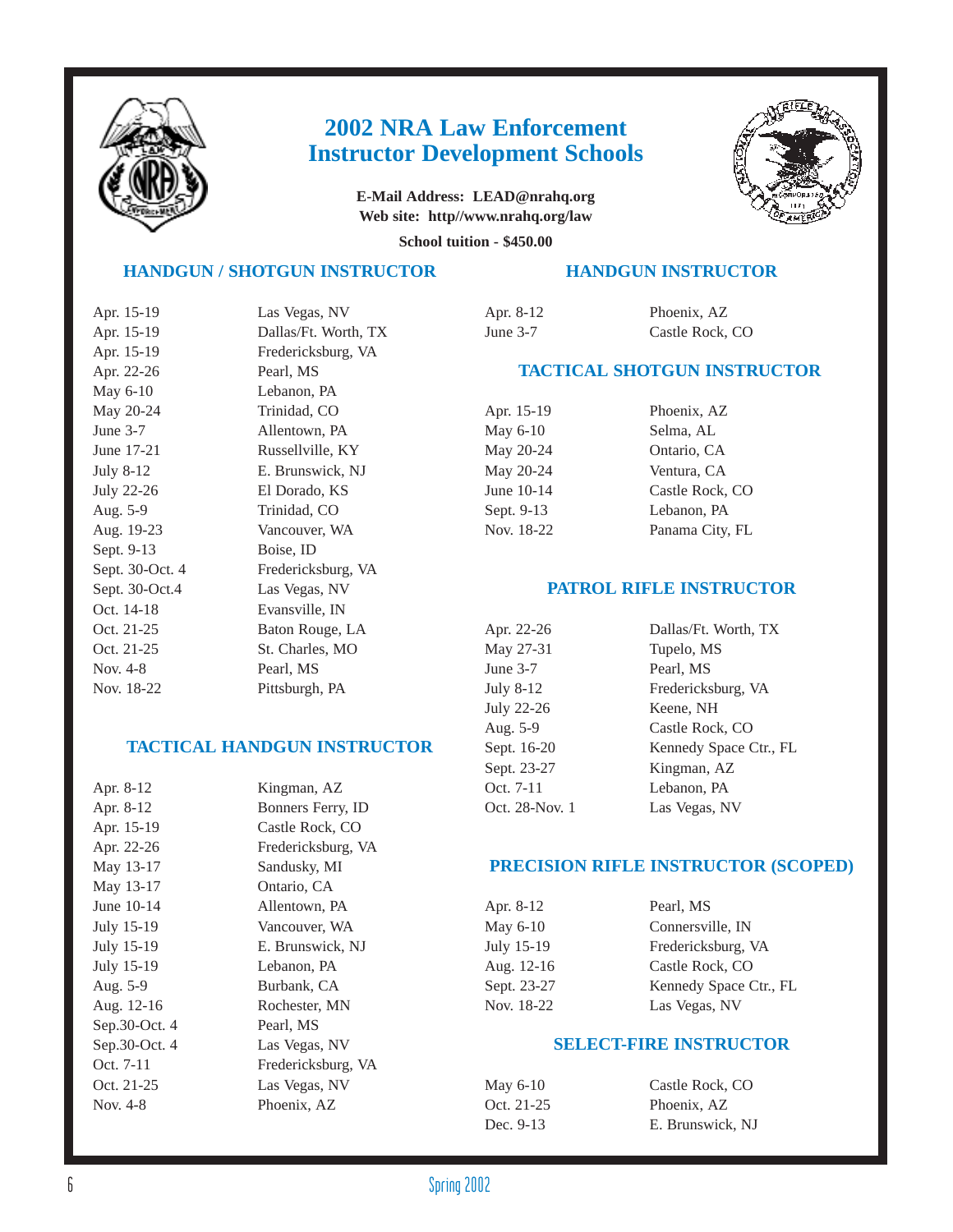### Civilian Certification for NRA Law Enforcement Firearm Instructors

What a great response! As most of you know by now, the National Rifle Association has developed an easy way for officers who have received law enforcement training from NRA to use that training as a basis for becoming certified as a civilian instructor.

In just two weeks, over 200 such officers have taken advantage of the opportunity to request a validation form and application to become a civilian instructor.

The demand for civilian training is at an all time high because so many states have enacted right-to-carry legislation that requires formal training by a qualified instructor. Certain portions of the NRA's Personal Protection in the Home course, in fact, require a law enforcement officer or attorney to conduct that particular section.

Besides Personal Protection in the Home, courses are offered in Basic Rifle, Basic Pistol, Basic Shotgun, Reloading Metallic Cartridge, Reloading Shotgun Shells, Range Safety Officer, and Home Firearm Safety. Instructor certification is available in Rifle, Pistol, Shotgun, Personal Protection in the Home, and Home Firearm Safety.

So don't delay -- sign up today! It's easy. Just call NRA at (703) 267-1481 and ask for information on how NRA Certified Law Enforcement Instructors can validate to become civilian instructors as well. We appreciate your support and look forward to hearing from you.

### Industry Discounts for NRA Instructor School Students

On the first day of our Firearm Instructor Development Schools, you are provided discount forms/coupons from various manufacturers in the shooting sports. We would like to thank the following organizations for participating in our law enforcement discount program:

> AO Sight Systems Life Jacket Beretta, USA Corp. POLICE Magazine Glock, Inc. SureFire Kahr Arms WileyX

Crimson Trace Corp. Sturm, Ruger & Company, Inc.

## Check Out the New LEAD Web Site

#### **NRA-Law Enforcement Activities Division**

Address http://www.nrahq.org/law

#### Check out the NRA Law Enforcement Activities Divisions' new Web site. Look what you can do there:

- Get the latest schedule of our instructor development and tuition-free schools.
- Register online for any of our classes, (paid and free).
- See where all of your PPC matches are being held, (Approved, Registered, Regionals, & State Championships).
- Get the latest information on this year's National Police Shooting Championships being held in Jackson, MS.
- Look up national records.
- Check your latest PPC classification.
- See what conferences and tradeshows we will be attending during the coming year.
- Scc what's ncw with the division and who is supporting us.
- Get information on the NRA Law Enforcement Officer of the Year program.
- Read current and back issues of this newsletter.
- Check out and receive information on the different benefits that are offered through us.
- View and order LEAD merchandise.
- Contact any of the staff for questions you need answered.
- Visit our Wcb site, or call us at 703-267-1640.